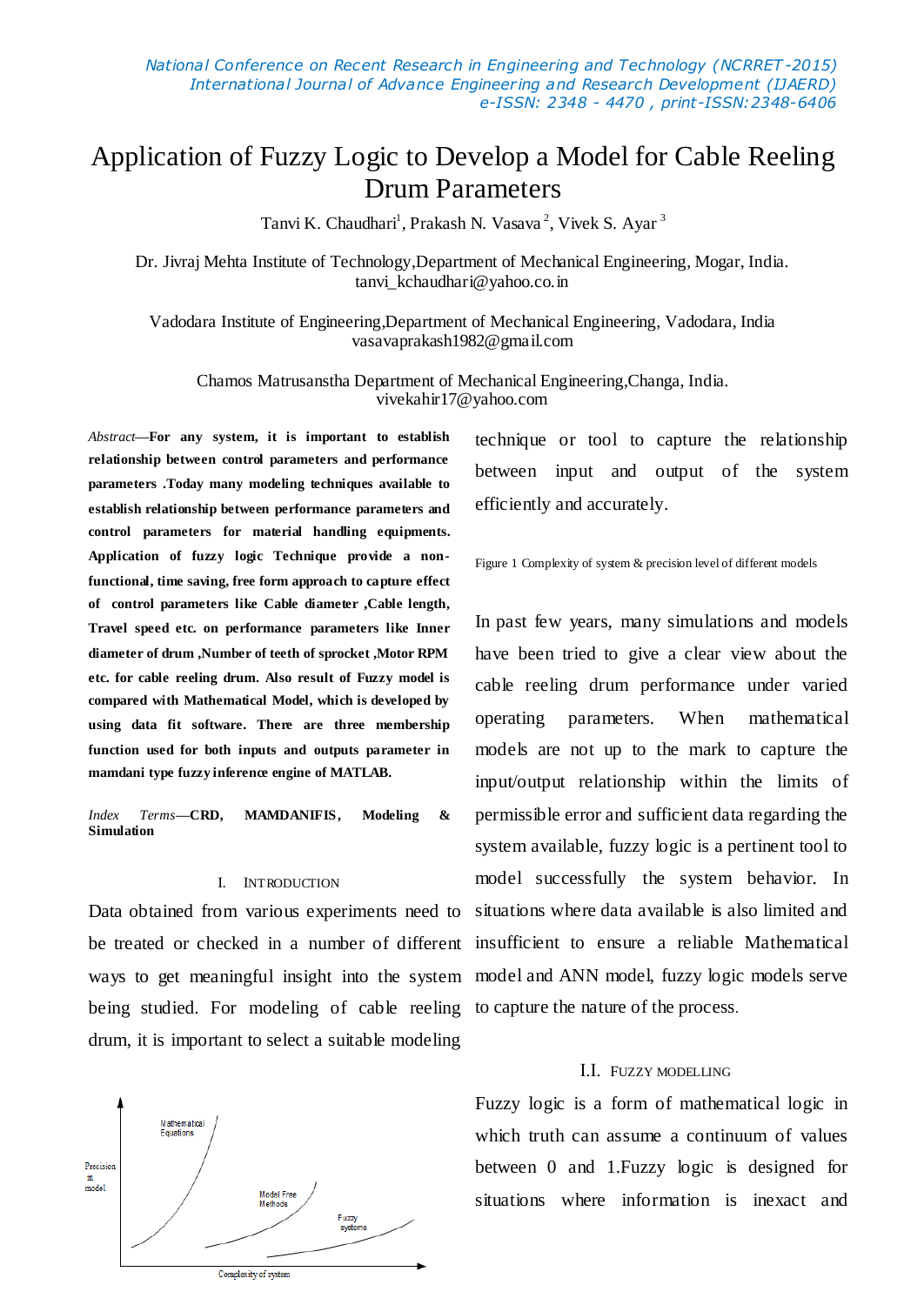traditional digital on/off decisions are not is permissive of natural language queries and is such as "hot", "medium" and "cold".

arithmetic operation or whatever the operation shown in Figure 2. available in symbolic logic, particularly proposition logic and predicted logic are not sufficient to handle the situation which involve the variable which can't be determined by the words TRUE and FALSE. So that the power of Figure -2 Difference between Fuzzy Set and Boolean Set reasoning used by human being in solving problem involving such deterministic variable can also be embedded into a computer system is A fuzzy set is a set whose elements have the program under consideration and in this degrees of membership. That is, a member of a respect the fuzzy logic is a very power full tool set can be partial member (e.g. less than 100% which helps us in conveying our reasoning ability membership and greater than 0% to the computer system. So that the computer can membership)or a full member (100% also solve the problems involving this type of membership status). In traditional sets, an variables like health, age, hotness or coldness, element of the set X is either a member or a depression, etc. Fuzzy logic can be im.0- non-member of the subset Y. There are no 7plemented in hardware, software, or a partial members in traditional sets. A fuzzy set combination of both. It provides a simple way to is a set whose elements have degrees of arrive at a definite conclusion based upon vague, membership. ambiguous, imprecise, noisy, or missing input *Membership function:* information. Fuzzy logic approach to control problems mimics how a person would make decisions, only much faster.

Fuzzy logic is a super set of conventional or Boolean logic and contains similarities and differences with Boolean logic. Fuzzy logic is similar to Boolean logic, in Boolean logic results are returned by fuzzy logic operations when all fuzzy memberships are restricted to 0 and 1. Fuzzy logic differs from Boolean logic in that it

possible. It divides data into vague categories more like human thinking; it is based on degrees Conventional methods of reasoning through and Boolean sets are different as well which is of truth. The graphical representations of fuzzy



## *Fuzzy set:*

The degree of an element's membership in a fuzzy set is defined by membership function.Numerous functions like trapezoidal, triangular, sinusoidal etc. are available for representing the membership of elements in fuzzy sets. The use of appropriate membership function for specific variable requires experience and skill.

*Steps involved in development of fuzzy models are as under:*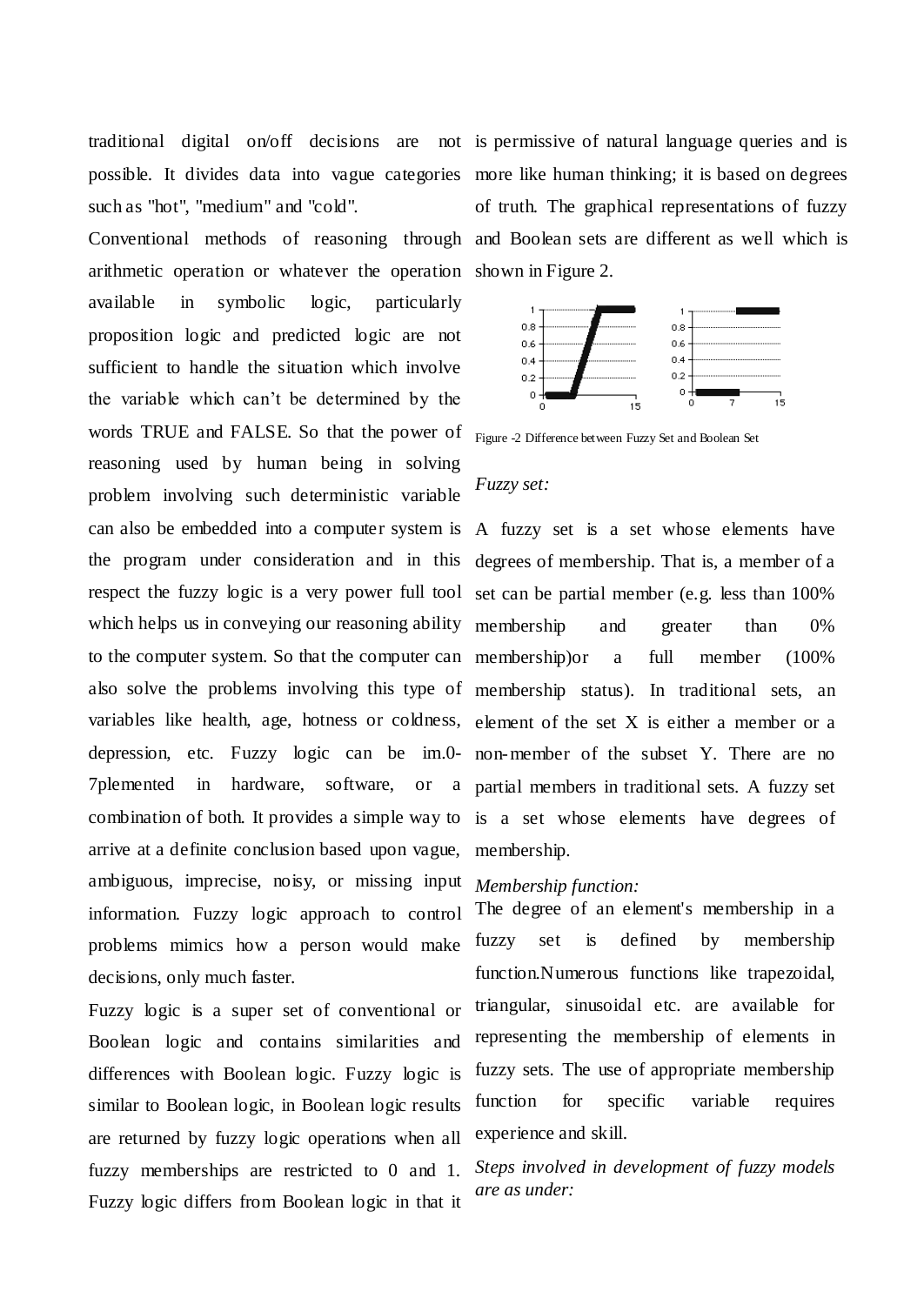*1) Identification of input and output parameters.*

- *2) Fuzzyfication.*
- *3) Applying range for input and output.*
- *4) Rule base matrix.*
- *5) Developing fuzzy graph.*
- *6) Fuzzy graph interpretation.*
- *7) Defuzzyfication.*

*The implementation of these steps on the software maps to following steps:*

1) Creating a system block with identification of inputs and outputs.

2) Selecting the proper type of inference engine In this case, Mamdani type of inference engine is utilized.

3) Developing membership functions for the input and output parameters. This permits the real input parameters to be fuzzified into fuzzy membership values of fuzzy sets. Also the fuzzy output can be de-fuzzified using these membership functions.

4) Develop a rulebase based on the data captured from the experiments.

5) Tuning of rule base matrix till the surface viewer gives smooth curve.

6) Get output form the rule viewer

# Ι.Ι.Ι. FUZZY MODELLING OF CRD

In case of Cable Reeling Drum (CRD), Cable diameter, Cable length, Travel speed affecting Inner diameter of drum, Number of teeth of sprocket, Motor RPM.The fuzzy model for CRD process will schematically appear as indicated in Figure 4. The fuzzy block defined

based on this in MATLAB is shown in Figure 5. The modeling inputs for fuzzy modeling of CRD are listed in Table 1. The membership functions selected for the inputs are indicated in Figure 6. Three fuzzy sets are used for each input and output. The membership functions for outputs are also identical and shown in Figure 7. The rule base is shown in Figure 8



Figure 4 Block Diagram of CRD



Figure 5. Fuzzy Model for CRD using (Mamdani inference engine of MATLAB TOOL)

Table 1 Fuzzy modelling for CRD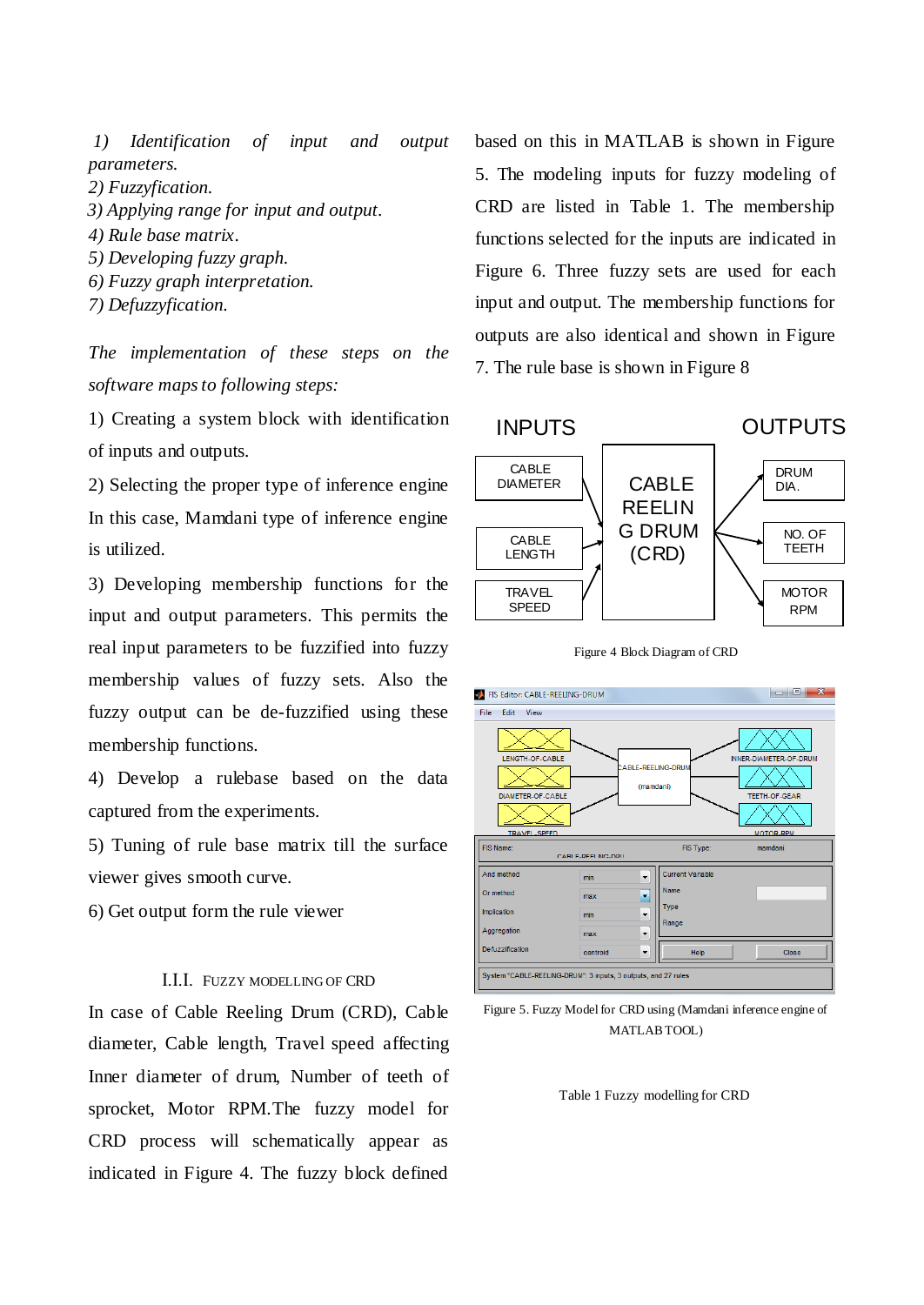| Fuzzy model                               | Mamdani FIS of<br><b>MATLAB</b>                                      |  |  |
|-------------------------------------------|----------------------------------------------------------------------|--|--|
| Input for the fuzzy model                 | Cable diameter .Cable<br>length, Travel speed                        |  |  |
| Number of inputs to the<br>fuzzy          | 3                                                                    |  |  |
| Output from the fuzzy<br>model            | Inner diameter of drum<br>Number of teeth of<br>sprocket , Motor RPM |  |  |
| Number of outputs from<br>the fuzzy model | 3                                                                    |  |  |
| Number of member-ship<br>functions        | 3 for each input and output                                          |  |  |
| Type of member-ship<br>function's         | Triangular                                                           |  |  |
| Difuzzification method                    | Centroid                                                             |  |  |
| Number of Rules                           | 27                                                                   |  |  |





input variable "LENGTH-OF-CABLE"

(2) Cable length (3) Travel speed



Figure 7 Membership Functions for output (1) Inner diameter (2) Number of teeth of sprocket (3) Motor RPM

|                                                                      | Rule Editor: CABLE-REELING-DRUM2                                     |                                                                                                                                                                                                                                                                                                                                                                                                                                                                                                                                                                                                                                                                                                                                                                                                                                                                                                                            |                                                    | $\overline{\mathbf{X}}$<br>同<br>-                                           |
|----------------------------------------------------------------------|----------------------------------------------------------------------|----------------------------------------------------------------------------------------------------------------------------------------------------------------------------------------------------------------------------------------------------------------------------------------------------------------------------------------------------------------------------------------------------------------------------------------------------------------------------------------------------------------------------------------------------------------------------------------------------------------------------------------------------------------------------------------------------------------------------------------------------------------------------------------------------------------------------------------------------------------------------------------------------------------------------|----------------------------------------------------|-----------------------------------------------------------------------------|
| File<br>Edit<br>View                                                 | <b>Options</b>                                                       |                                                                                                                                                                                                                                                                                                                                                                                                                                                                                                                                                                                                                                                                                                                                                                                                                                                                                                                            |                                                    |                                                                             |
| $\epsilon$                                                           | Ш                                                                    | 1. If (LENGTH-OF-CABLE is LOW) and (DIAMETER-OF-CABLE is LOW) and (TRAVEL-SPEED is LOW) then (<br>2. If (LENGTH-OF-CABLE is LOW) and (DIAMETER-OF-CABLE is MEDIUM) and (TRAVEL-SPEED is MEDIUM) (<br>3. If (LENGTH-OF-CABLE is LOW) and (DIAMETER-OF-CABLE is HIGH) and (TRAVEL-SPEED is HIGH) then (<br>4. If (LENGTH-OF-CABLE is MEDIUM) and (DIAMETER-OF-CABLE is LOW) and (TRAVEL-SPEED is LOW) the<br>5. If (LENGTH-OF-CABLE is MEDIUM) and (DIAMETER-OF-CABLE is MEDIUM) and (TRAVEL-SPEED is MEDIUI<br>6. If (LENGTH-OF-CABLE is MEDIUM) and (DIAMETER-OF-CABLE is HIGH) and (TRAVEL-SPEED is HIGH) the<br>7. If (LENGTH-OF-CABLE is HIGH) and (DIAMETER-OF-CABLE is LOW) and (TRAVEL-SPEED is LOW) then (<br>8. If (LENGTH-OF-CABLE is HIGH) and (DIAMETER-OF-CABLE is MEDIUM) and (TRAVEL-SPEED is MEDIUM) t<br>9. If (LENGTH-OF-CABLE is HIGH) and (DIAMETER-OF-CABLE is HIGH) and (TRAVEL-SPEED is HIGH) then ( |                                                    |                                                                             |
| LENGTH-OF-CABL                                                       | and<br>DIAMETER-OF-CA                                                | and<br><b>TRAVEL-SPEED is</b>                                                                                                                                                                                                                                                                                                                                                                                                                                                                                                                                                                                                                                                                                                                                                                                                                                                                                              | Then<br><b>INNER-DIAMETER-</b>                     | and<br><b>TEETH-OF-GEAR</b>                                                 |
| <b>LOW</b><br>$\overline{a}$<br><b>MEDIUM</b><br><b>HIGH</b><br>none | <b>LOW</b><br>$\overline{a}$<br><b>MEDIUM</b><br><b>HIGH</b><br>none | <b>LOW</b><br>À<br><b>MEDIUM</b><br><b>HIGH</b><br>none                                                                                                                                                                                                                                                                                                                                                                                                                                                                                                                                                                                                                                                                                                                                                                                                                                                                    | lı ow<br>À<br><b>MEDIUM</b><br><b>HIGH</b><br>none | lı ow<br>$\lambda$<br>М<br><b>MEDIUMM</b><br>H<br><b>HIGH</b><br>nd<br>none |
| not                                                                  | not                                                                  | ۰<br>not                                                                                                                                                                                                                                                                                                                                                                                                                                                                                                                                                                                                                                                                                                                                                                                                                                                                                                                   | ۰<br>not                                           | г<br>not                                                                    |
| Connection<br>or<br>$o$ and                                          | Weight:<br>1                                                         | Add rule<br>Delete rule                                                                                                                                                                                                                                                                                                                                                                                                                                                                                                                                                                                                                                                                                                                                                                                                                                                                                                    | Change rule                                        | <<∣⇒≽                                                                       |
| FIS Name: CABLE-REELING-DRUM2<br>Help<br>Close                       |                                                                      |                                                                                                                                                                                                                                                                                                                                                                                                                                                                                                                                                                                                                                                                                                                                                                                                                                                                                                                            |                                                    |                                                                             |

Figure 8 Fuzzy rule-base for CRD

# IV RESULT AND DISCUSSION:

After analyzing the comparison between mathematical and programming method to relate the input and output parameters or to find out the output parameters from input parameters with the consideration of particular range of input and out parameters, we can conclude that with the help of MATLAB programming using fuzzy tool the process is quite easy, less time consuming, with negligible human error, less human effort and cost effective too.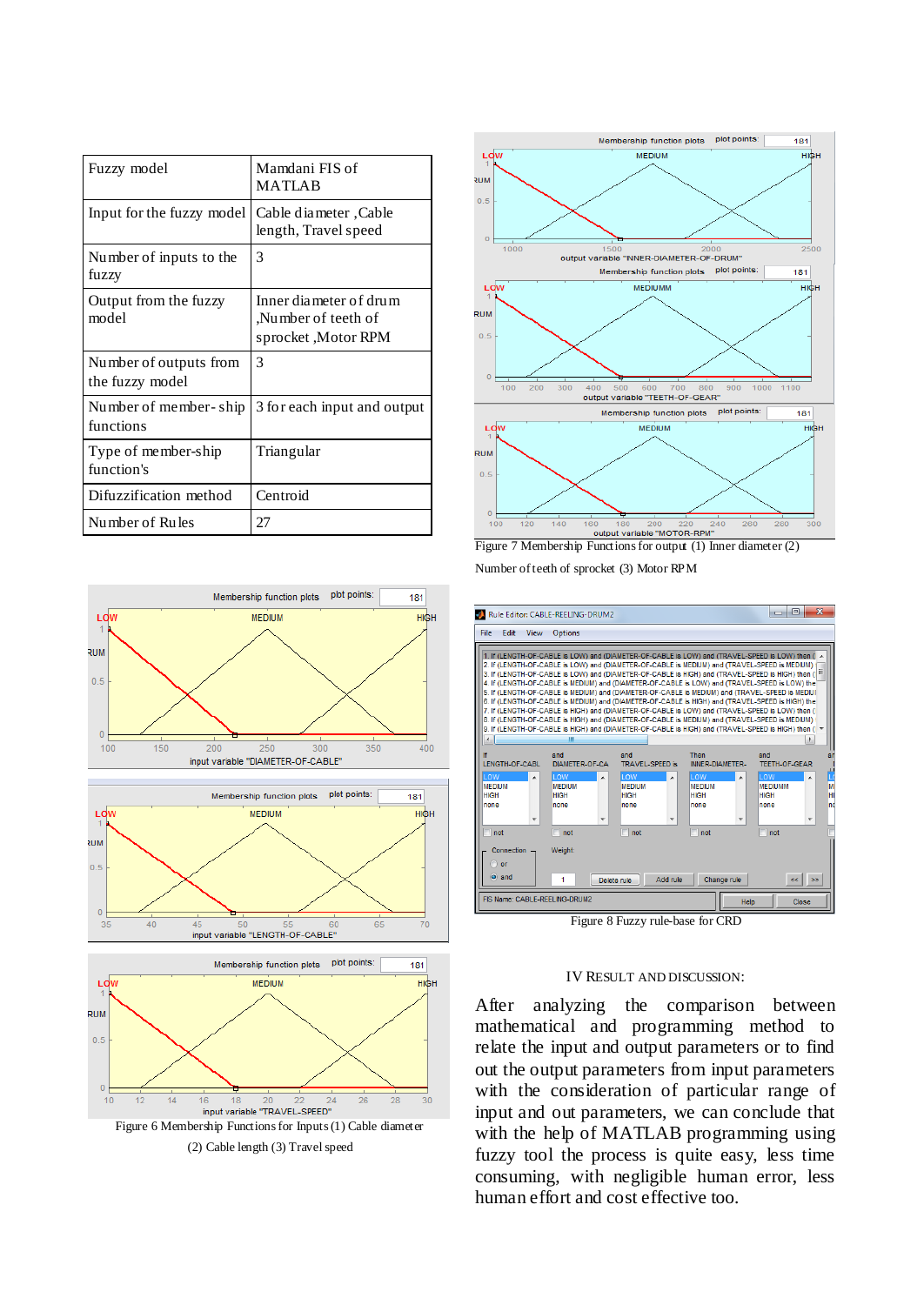The table developed for the calculations result of both methods shows the actual difference for the same.

In mathematical calculations we have to consider the tolerances of about 0 to 100 units of input parameters, while in the case of MATLAB programming there is no need of consideration of any tolerances.By applying the fuzzy logic and MATLAB programming method for obtaining the relationship between all the input and output parameters considered in the study, we get all the output parameters in a particular range that we have given in the beginning.

The graph itself shows the relation among different input and output, so we can have the basic prediction about the output required for particular range of input



Figure 9 Response Surfaces for teeth of gear showing effect of (a) Length of cable and diameter of cable





Figure 10 Response Surfaces for inner diameter of drum showing effect of(a) Diameter of cable and length of cable

(b)length of cableanddiameter of cable.







Figure 11 Response Surfaces for motor RPM showing effect of

(a) Length of cableand travel speed

(b) (b)travel speed andlength of cable